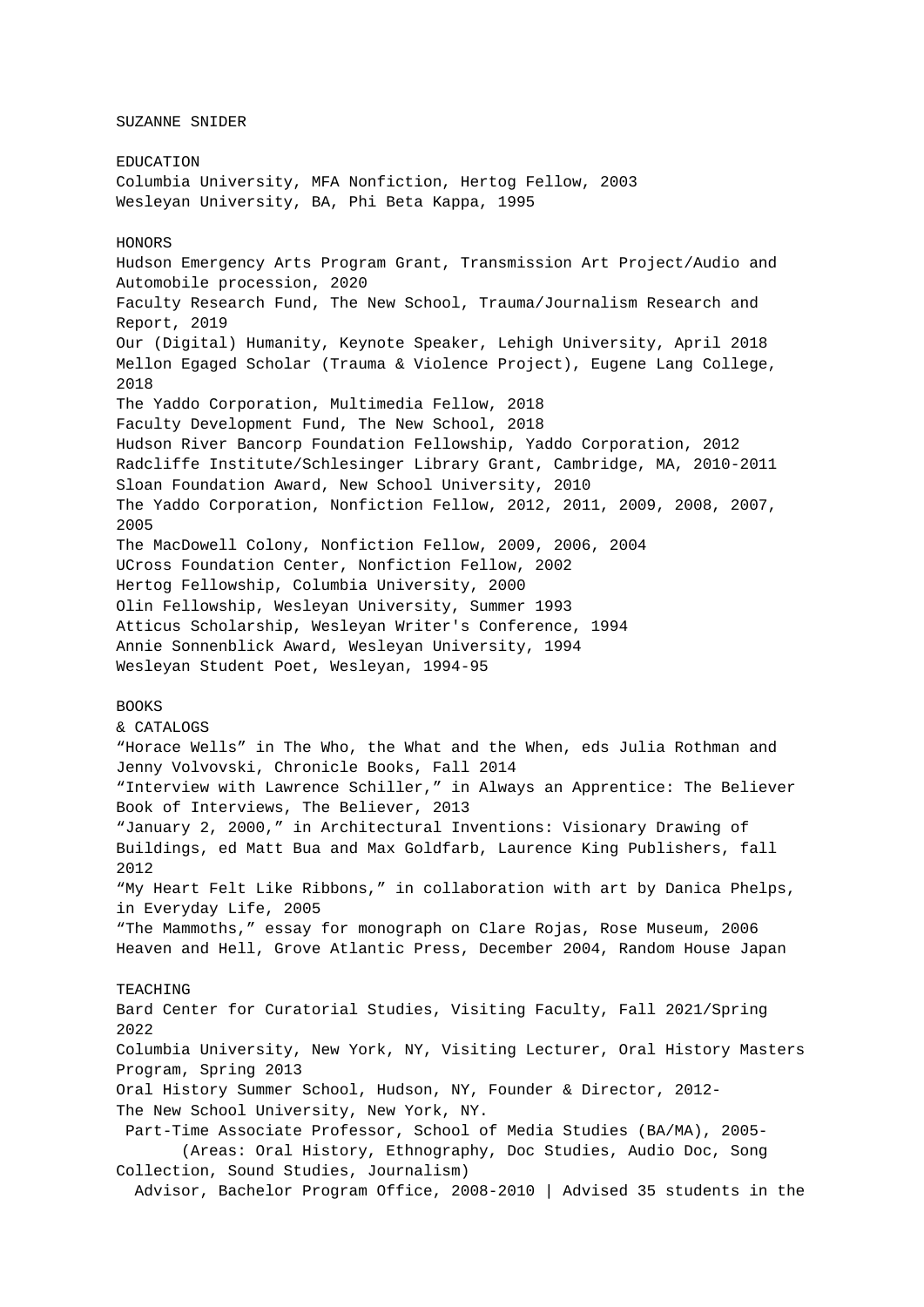Media Studies and Writing programs New York University, New York, NY, Gallatin Program, Advanced Writing Workshop, Nonfiction, 2010-12 Union Docs, Brooklyn, NY. 2010. Master Class for Union Docs fellows PEN Prison Writing Program. Mentor to incarcerated writers, 2005- College of New Rochelle, School of New Resources, Bronx, NY. Teacher, Translating Experience Into Essay, 2004- Teen Reviewers and Critics Program, New York, Teacher, Art Criticism, 2004. Wesleyan University, Middletown, CT. On-line teacher/editor, Fiction, 2000. New York Institute for Special Education, Bronx, NY. Teacher, 1997, 2001. Children's Workshop School, New York, NY. Teacher, Art/Movement, 1997-2002. Neighborhood School, New York, NY. Teacher, Art, 1995-1997. CONSULTING, PRESENTATIONS & TRAINING Salt Center for Documentary, February 2022, Spring 2021 Radiolab, February 2022 National Public Housing Museum, May 2020, Fall 2021 New Media Advocacy Project, Summer 2020 Google AI, April 2020 Nichole Canuso Dance Company, April 2020 Lehigh Valley Engaged Humanities Consortium, April 2020 Bard College (Art Department), November 2019 Place Corps, November 2019 NYC Trans Oral History Project/NYPL, November 2019 University of Chicago, Art History Department, April 2019 Harvard Graduate School of Design, April 2019 Columbia University, Narrative Medicine, IPE Day training, April 2019 Journalism and Trauma Workgroup, NYC, 2018 Jesse Brown VA Hospital, Chicago, IL, 2018 Hudson Valley Writers Institute, New Paltz NY, 2018 National Library of Kosovo, Prishtina and Prizren, Kosovo 2017, 2019 Warren Alpert Medical School, Brown University, 2017 Vassar College, Vassar College Refugee Solidarity, 2017 National Public Housing Museum, Chicago, IL, 2017 The Institite of Early Childhood Pedagogy, Hudson Valley, 2017 Sound in Theory, Sound in Practice, presentation at Bard Sound Symposium, Spring 2016 Community Solutions, New York, NY, 2015 MoMA, trained curators and Fellows, CMAP Project, 2012 Hudson Area Public Library Oral History Project, Community Training, 2013 Center for Reproductive Rights, Training at Texas abortion clinic, 2012 Crossing Borders, Bridging Generations: Mixed Heritage Families in Brooklyn, Training, Brooklyn Historical Society, 2011- Prison Public Memory Project, Consultant & Lead Interviewer, 2011-2013 WGXC, trained radio programmers on community radio station, 2011 Newtown Creek Community Health and Harms Narrative Project, New York, NY. Consultant & Trainer, community-based public health project 2008-2010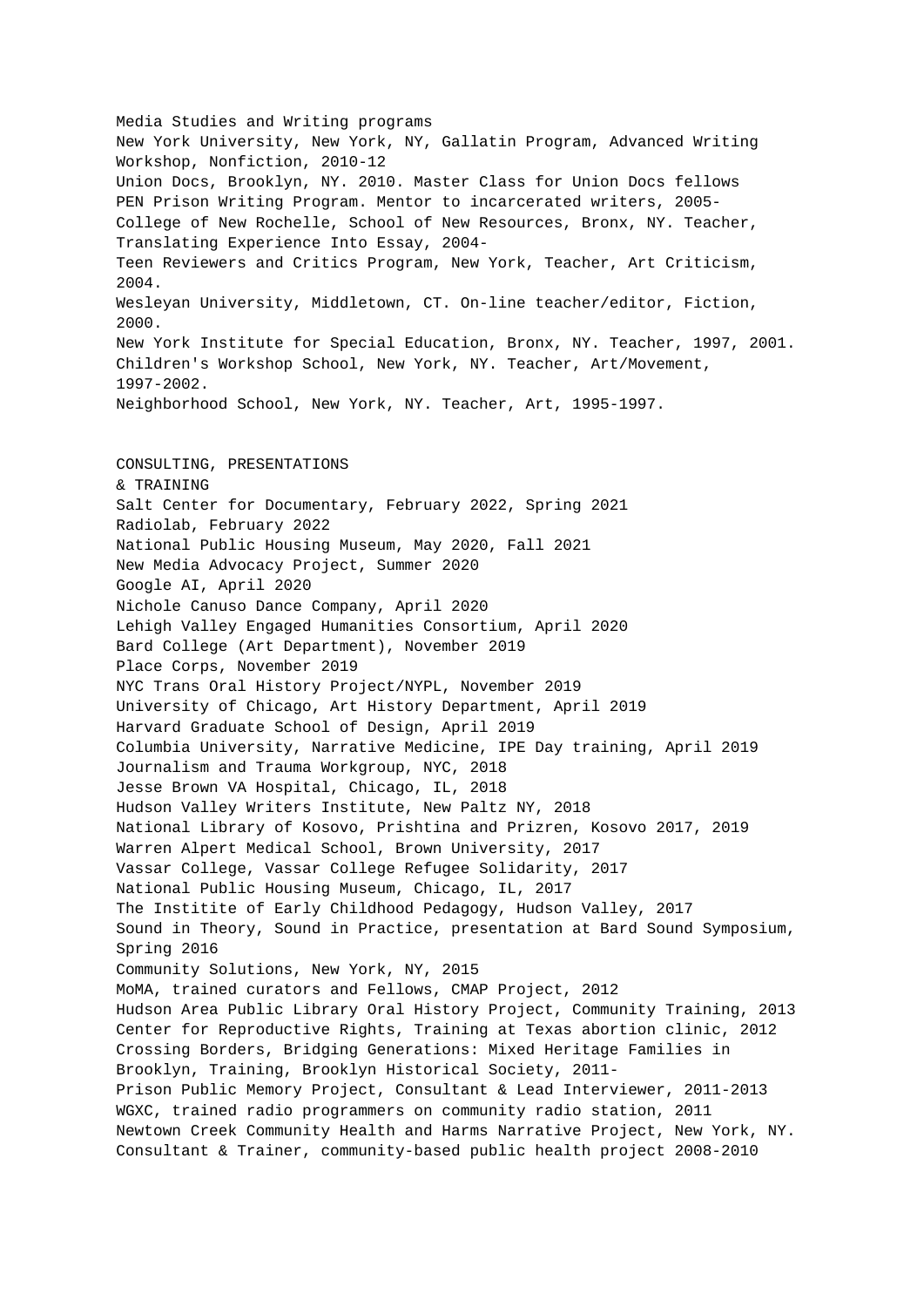INTERVIEWER Al Jaffee, life history, Columbia University Oral History Center, 2017 Hudson Area Public Library Oral History Project, Interviewer, 2013 Prison Public Memory Project, Lead Interviewer, 2011-12 Women in Print: Voices from the Radical Press and Print Shop (1960-1985), Interviewer & Project Lead, 2011- Black Brooklyn Renaissance (1960-2010) Oral History Project, Interviewer, Brooklyn Arts Council, 2011. Toll Road Project, Interviews with collectors on the Rip Van Winkle Bridge, NYS Bridge Authority, Summer 2010 HBO Productions, Interviewer/Casting Assistant for untitled documentary series, 2006. New York Academy of Medicine, New York, NY, Interviewer. Researching post-9/11 asthma in young children in lower Manhattan. 2002- Columbia University Oral History Archive, New York, NY, Interviewer. Interviewing New Yorkers on the World Trade Center Attack, 2001- CURATORIAL Installation of OHSS collaboration with youth poets and the Flow Chart Foundation, December 2021 Exhibit of Oral History Erasure Poems at Hudson Amtak Station in collaboration with Flow Chart Foundation, 2021-2022 "Healing pains, building futures: Hearing the voices of post-conflict Liberia," talk and Q&A, co-presented with Bard College Human Rights Project, December 2014. "Social Hall: an Exhibition of Oral History Experiments, Columbia University, May 2013, faculty curator "Q & A: The Art of the Interview," a panel on interviewing across disciplines (medicine, photography, police work), curator, co-sponsored with the Yaddo Corporation, Hudson Opera House, spring 2013 Housing is a Human Right: Town Hall meeting and presentation by multimedia documentarians Housing is a Human Right, to discuss housing in Hudson, NY, 2013, presented by Oral History Summer School with Staley B Keith Social Justice Center Sneak Preview Screening of "Lucky," a documentary film by Laura Checkoway, curated by Oral History Summer School, summer 2013 "Untold Stories of Madness, Kindness, and Resilience: The 1994 Genocide in Rwanda," with Eugenie Mukeshimana (Genocide Survivors Support Network), presented by Oral History Summer School, summer 2013. Oral History Summer School Film Series 2012: curated three screenings in Hudson, New York, to examine the intersection of oral history and film, summer 2012. Marfa Voices, co-presented with the Judd Foundation, followed by Q&A with Rainer Judd. Blind Spot: Hitler's Secretary, co-presented with Time Space Limited. Streetwise, co-presented with Basilica Hudson. Now & Later: Oral History in Present and Future Tense. Curated and moderated panel on the uses of oral history in public health studies, war crimes tribunals, and revolution, Union Docs, Brooklyn, NY, March 2010. True Story: Nonfiction at KGB, co-Curated weekly nonfiction/documentary series that combined readings and screenings with conversations between artists and audience, 2009-2010, including Susan Orleans, Hilton Als,

Elizabeth Streb, Andrew Solomon, Jack Hitt, and Sharifa Rhodes-Pitt.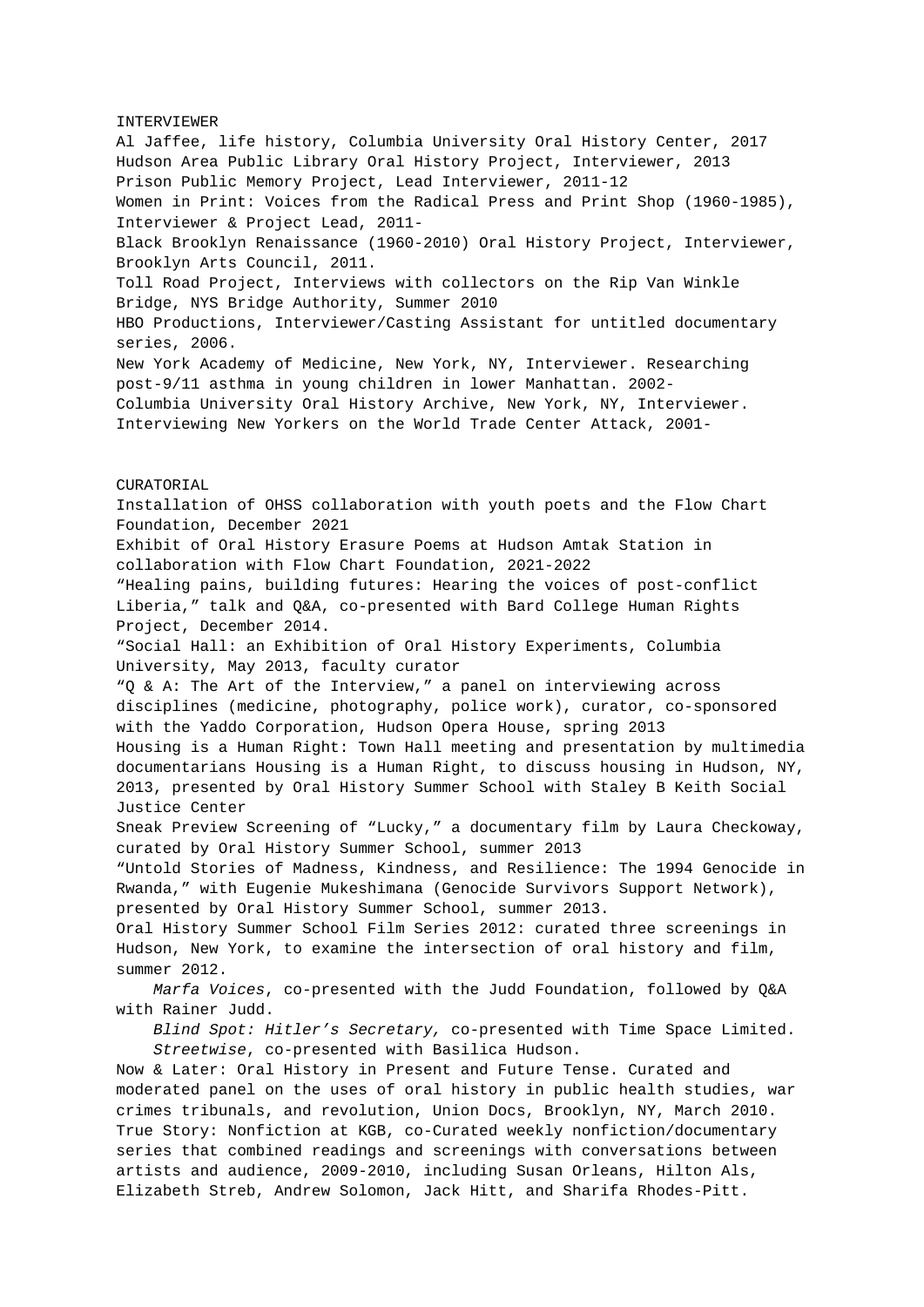ARTICLES Listening for Designers, Harvard Graduate School of Design Magazine, forthcoming Isadora Duncan, Kinfolk, Issue 30, 2018 J. du Pré, Kinfolk, Issue 24, 2017 Ruth Asawa, Kinfolk, Issue 22, 2017 Variations on Solitude: Glenn Gould, Kinfolk, Issue 21, 2016 Oral History and Dance: a Primer, Movement Research Journal #44, 2014 Interview with Allyson Strafella, The Believer, February 2013 Interview with DD Dorvillier, BOMBlog, September 2012 Interview with Eve Sussman, Guernica, February 2012 Interview with Elana Dykewomon, The Oakland Standard, January 2012 Interview with Yvonne Meier, in two parts, BOMBlog, January 2012 "Bob Moore: A Man With a Mill and a Mission," Washington Post, April 26, 2011 "Strap on Your Empathy Suit: Immersion Journalism since 30 A.D.," The Believer, Forthcoming Interview with Lawrence Schiller, The Believer, May 2010 Toll Road, Anathema, Spring 2009 Untitled article on Citizen's Arrests, The Believer, Forthcoming Why is This Night Different? a radio documentary on Jewish Nudists, Nextbook, Forthcoming "Black Tea," as part of artist's project by Suzanne Bocanegra, Eposus 14, spring 2010 Interview with Brenda Dunne (PEAR Institute). The Believer, April 2007 Dr One-Who-Hopes Nextbook, July 2007 Profile of Kirin Desai, Columbia, March 2007 Cheever Country, Nextbook, October 2006 Beautiful Loser: Leonard Cohen, Nextbook, June 2006 Run DMC: John Delorean and the Muscle Car, Tokion, June 2006 The Hug Machine, Anathema, Winter 2006 Interview with Eve Sussman, The Believer, February 2005 The Relay Project, Tokion, June 2005 Magical Passes, The Believer, April 2005 The Yellow Pad, Legal Affairs, Scene, April 2005 City of Felt, Follow, Fort Necessity, Summer 2004 Integrating Sex Into Everyday Life: An Interview with Danica Phelps, July 2004 The Snowflake Motel, The Believer, August 2003 Where Have All the Assholes Gone: est and the Landmark Forum, The Believer, May 2003 verboten, The Oklahoma Review, Spring 2003 Splendora.com, staff writer. Health and Wellness Editor in New York, 2000

## RADIO

WGXC, Interviewed by Ellen Thurston about the art of interviewing, March 2012 Guest on "With Respect" (WRHC), interviewed by John Smietanka. Interview with author AJ Jacobs, The Guardian, podcast, January 2008 Interview with Iris Bahr, The Guardian, podcast, June 2008 Vox Pops on the presidential election, The Guardian, podcast, 2008 Day to Day Show, NPR, "The History of the Legal Pad," May 2005